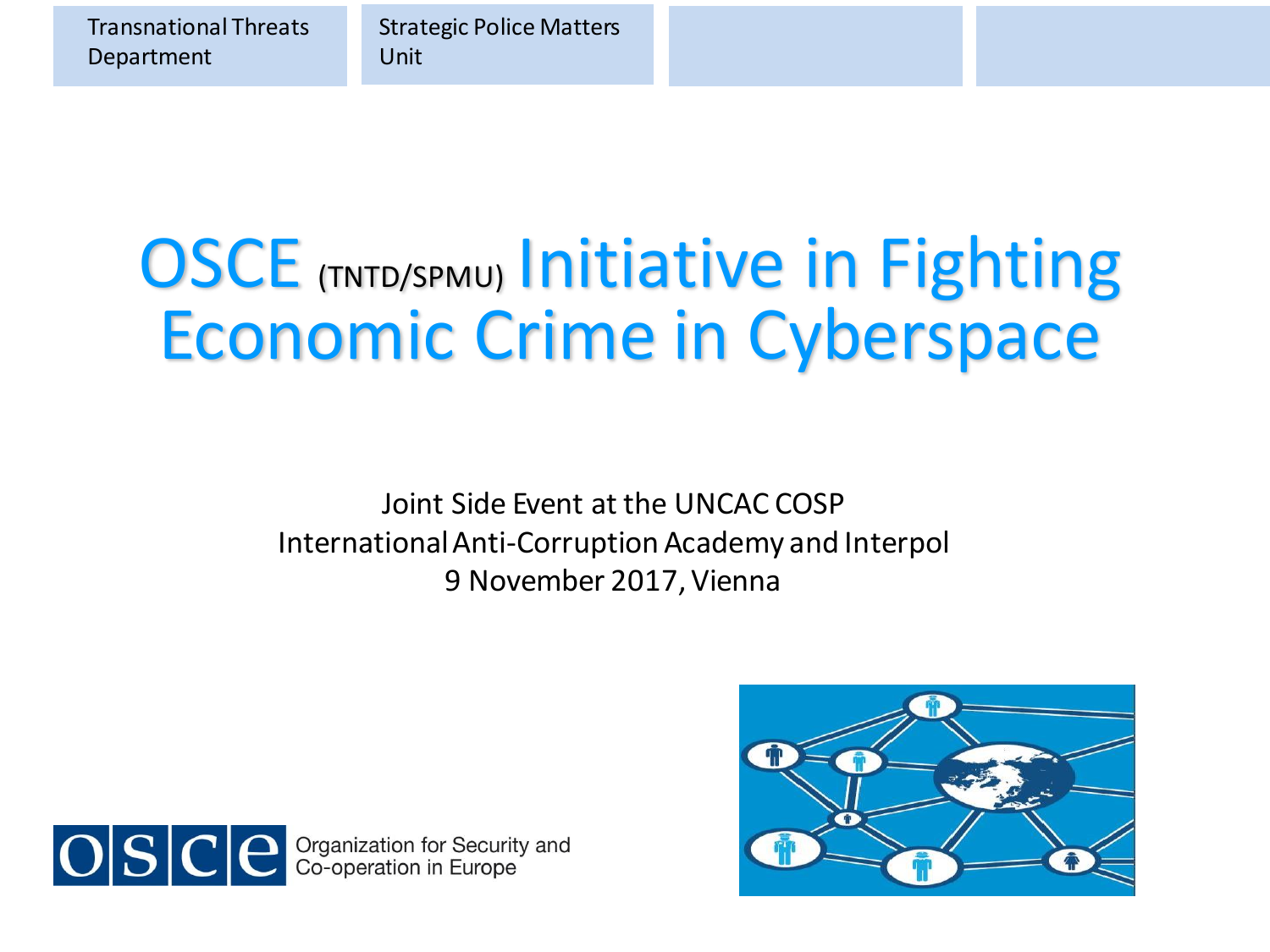TNTD/SPMU



## **All businesses are governed by similar principles and fundamentals:**

- to achieve profit through recognising or creating a real or imagined need or desire (**societal demand**)
- to offer a product which promises to fulfil this desire, this product then has to be promoted and distributed **(a "market place" is born)**
- to adapt the process to changing legal and economic environments and to ensure an increase in growth rather than stagnation **(innovation pressure)**

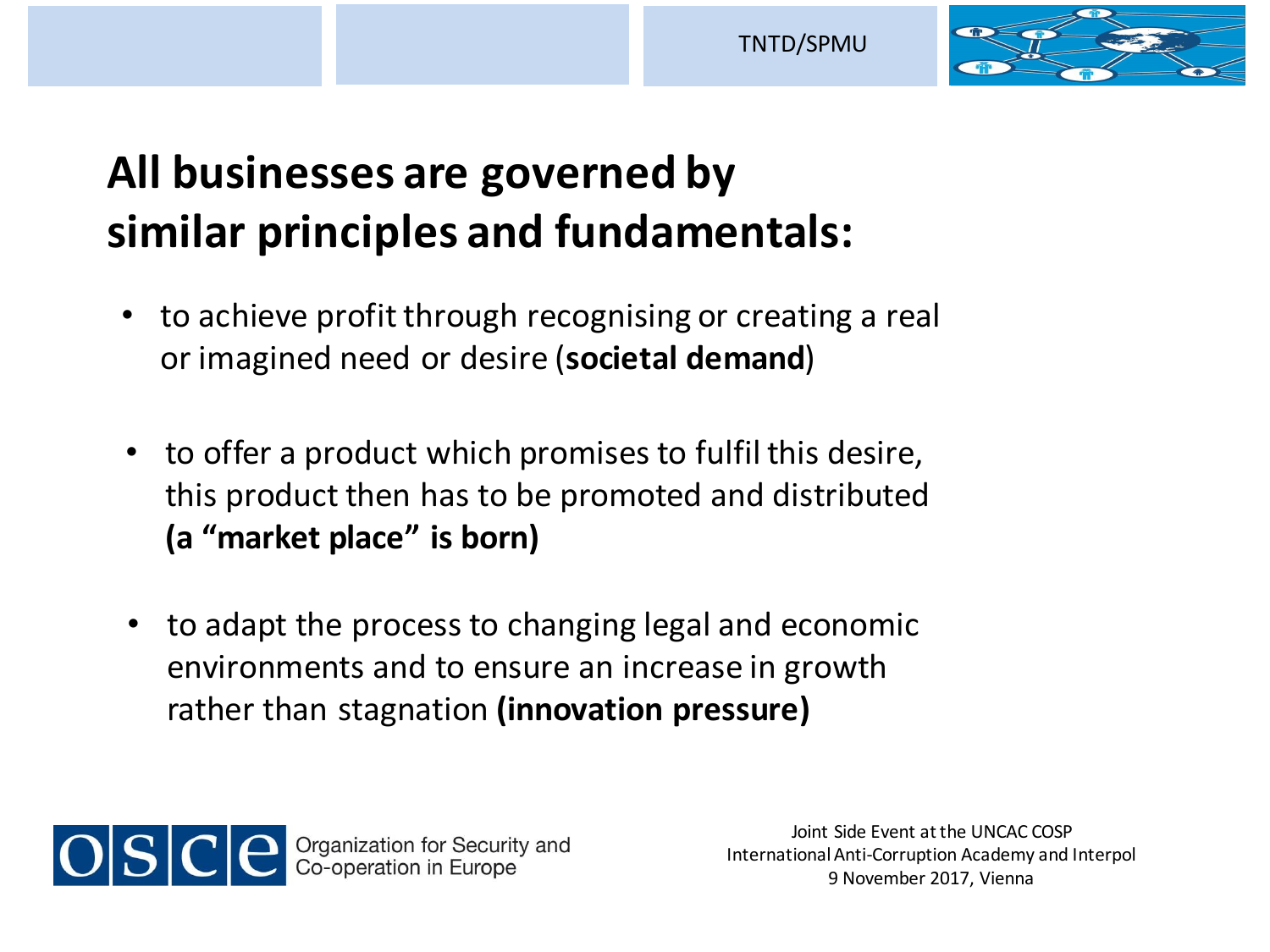

## *Transnational Organised Crime* **is extremely profitable and carries comparatively little risk**

- societal factors, such as impoverishment, urbanization, internal conflict, increased mobility
- political factors, such as failures in state control of territory, entrenched corruption, relaxing or disappearance of border controls
- **economic** factors, such as regional trade groups, integration into global financial markets
- **technological** factors, such as faster and cheaper air travel, sophisticated communications, electronic fund transfers

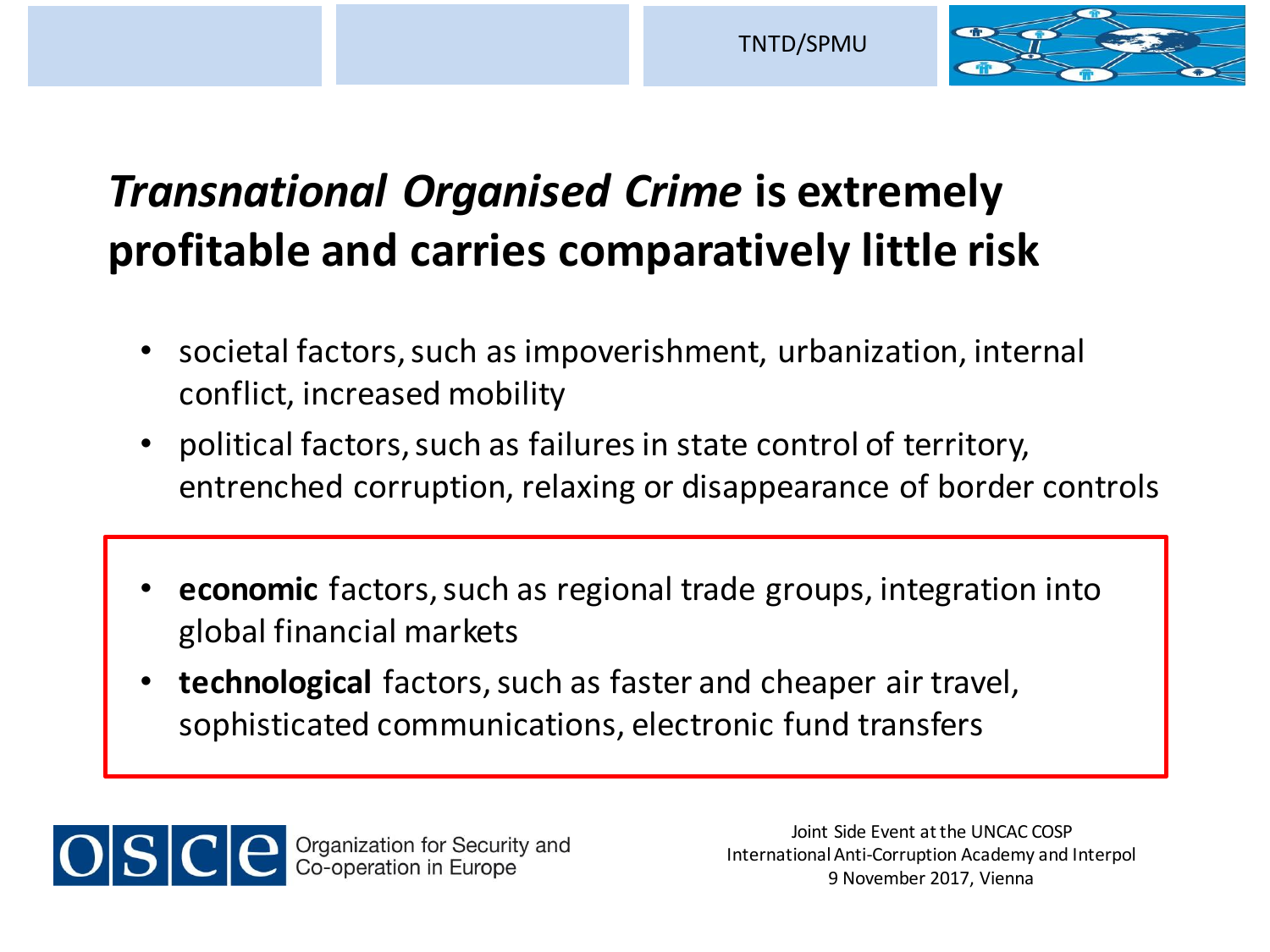



### **Bitcoin ATMs in United States Near 1,000**



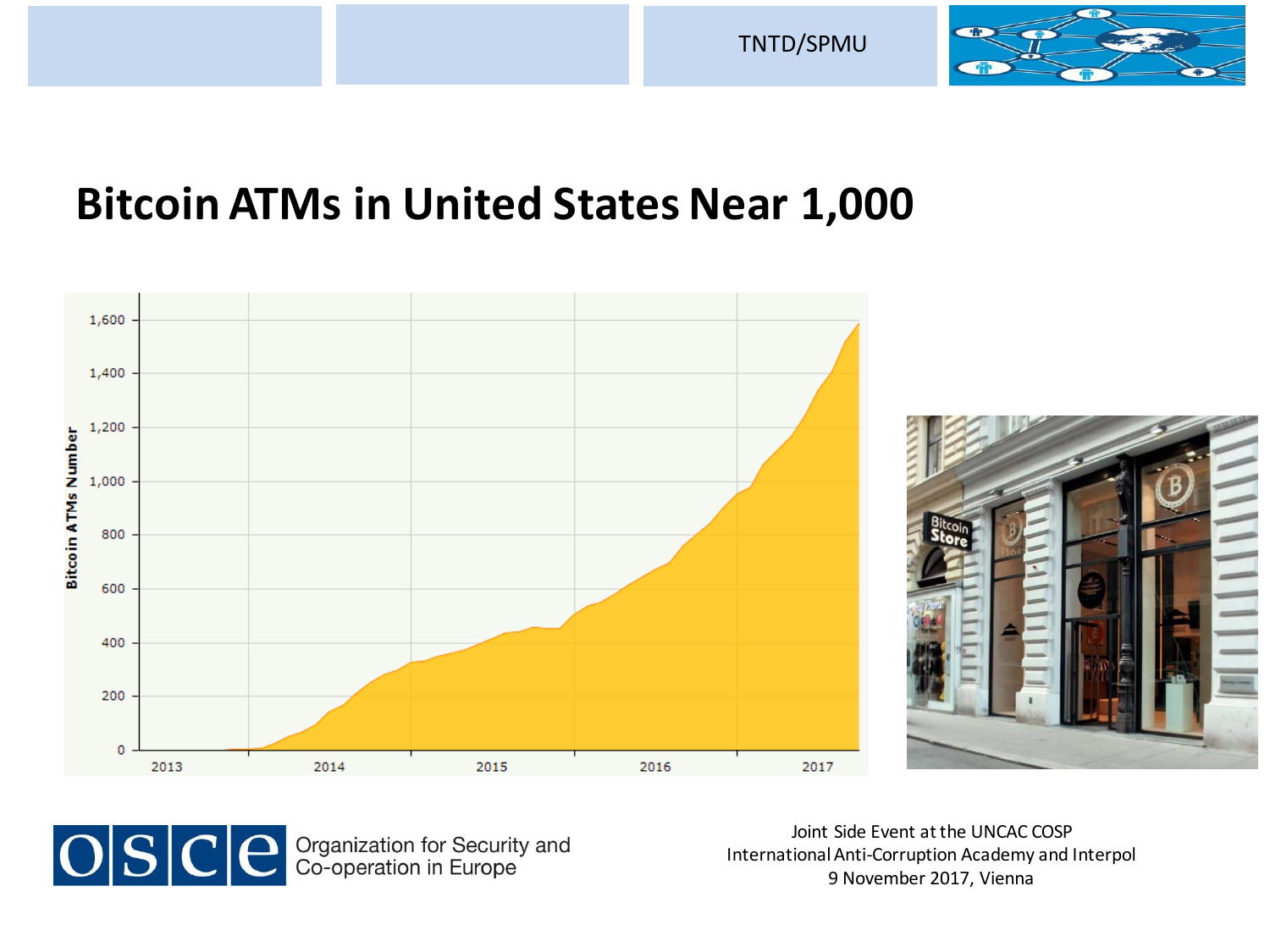

## **Challenges to local law enforcement agencies**

- insufficient legal basis for intervention
- insufficient resources
- differences in willingness to cooperate on the personal and institutional levels
- Corruption and distrust
- insufficient training and professionalism (in general, and in specific areas such as cybercrime)

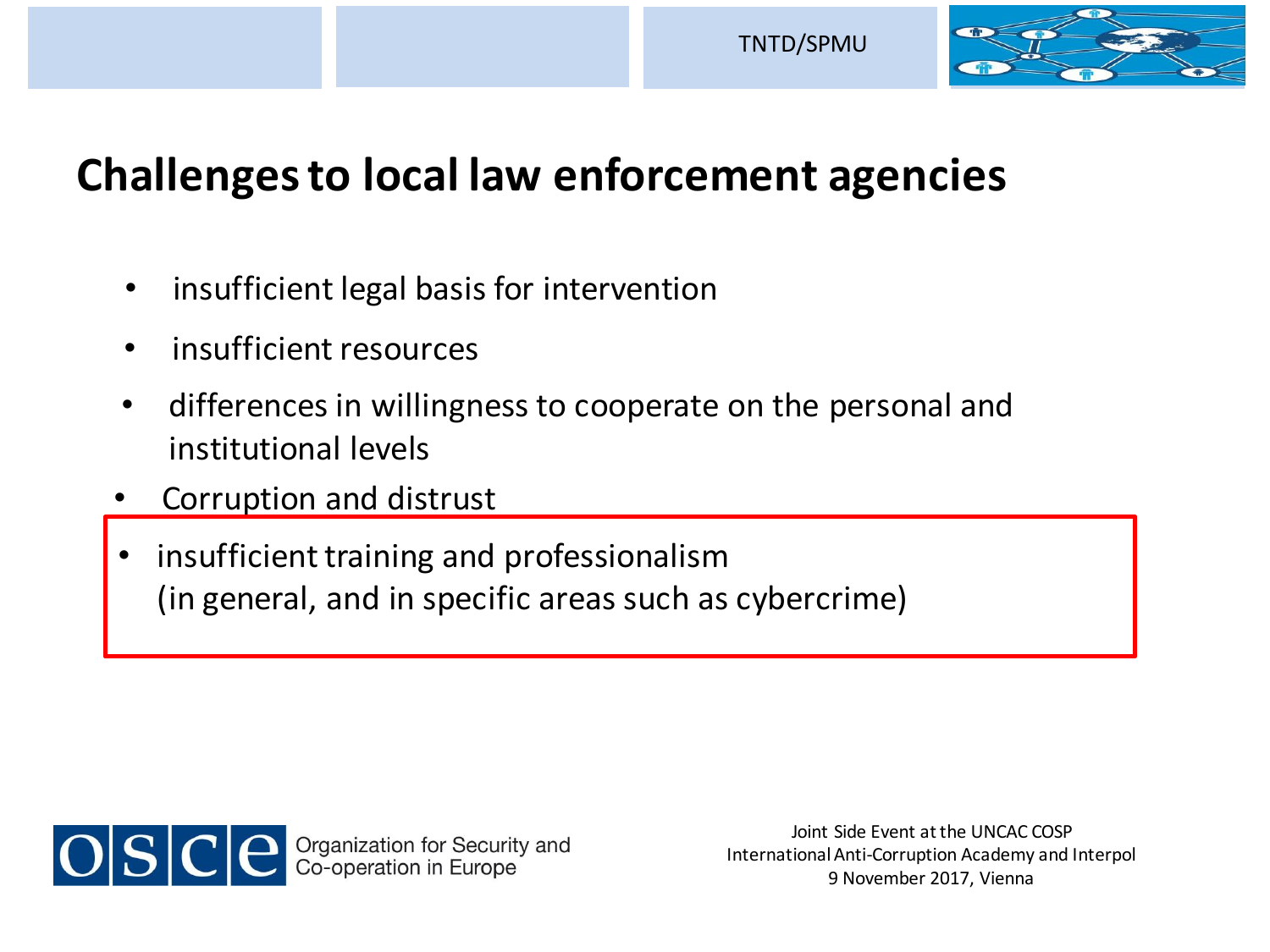

#### **Capacity Building for Criminal Justice Practitioners Combating Cybercrime and Cyber-enabled Crime in South-Eastern Europe**

- **Budget:** approx. EUR 600,000
- **Duration:** 1 May 2017 30 April 2019
- **Activities:** Training-of-Trainers component; regional trainings in SEE jointly with the FOs under supervision of the Co-ordination Board; commitment to implement delivered courses at the national level.



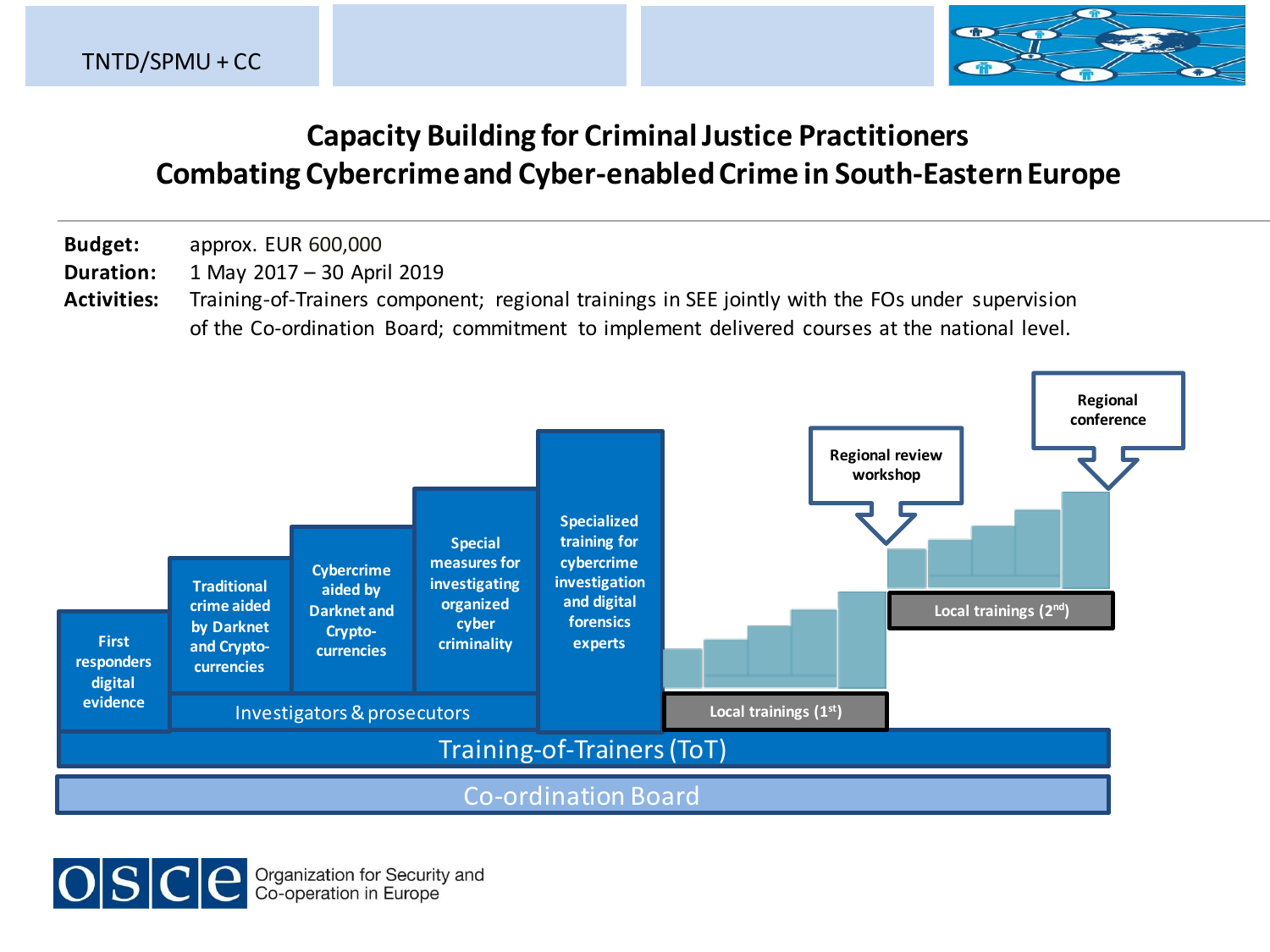

#### OSCE's Mandate and Activities in Policing and Police Reform

#### **OSCE Field Activities**



OSCE Crganization for Security and